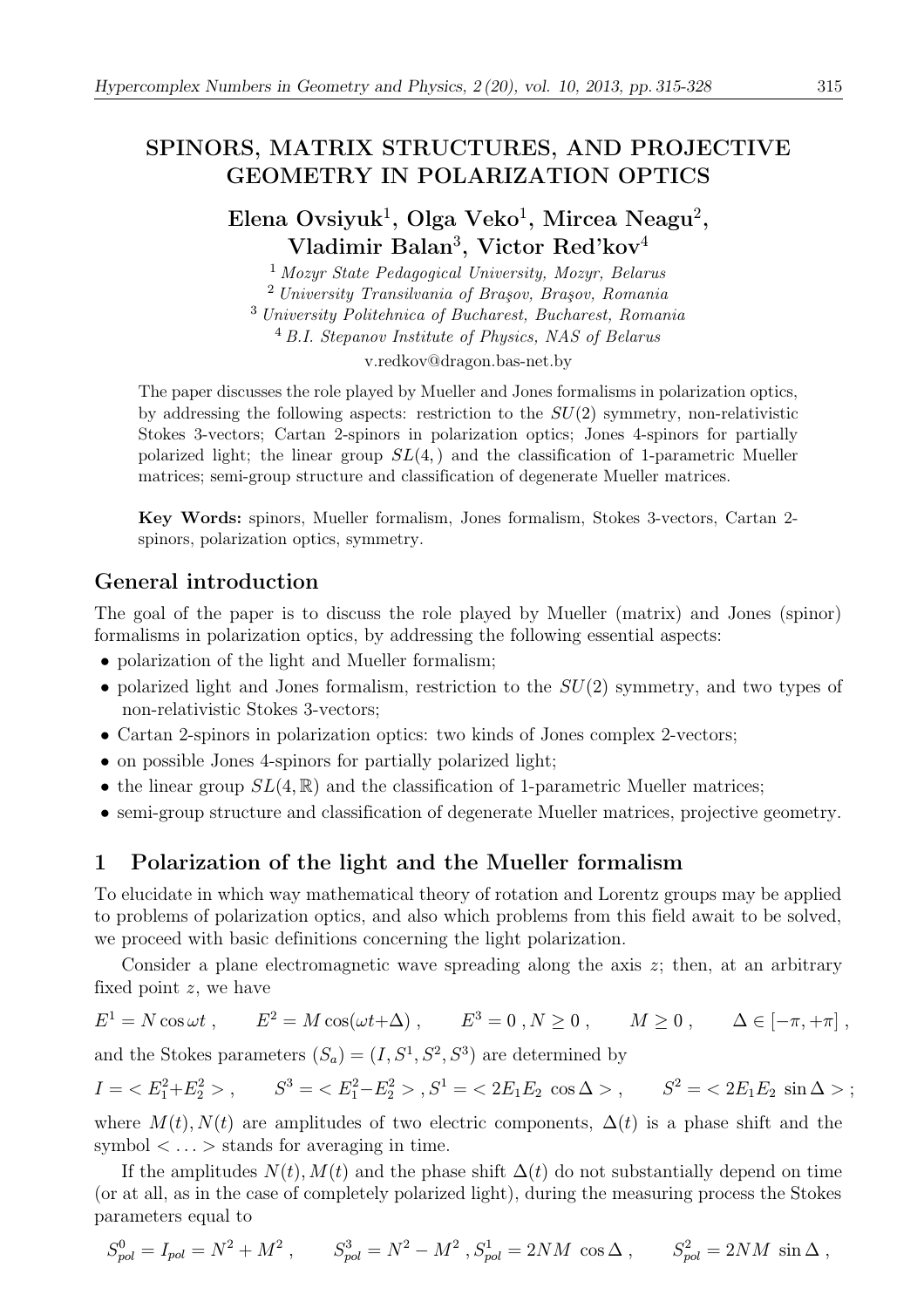.

and the following identity holds

$$
S_a S^a = I_{pol}^2 - \vec{S}_{pol}^2 = 0,
$$

that is,  $\vec{S} = I_{pol} \vec{n}$ . In other words, for completely polarized light, the Stokes 4-vector is isotropic. For the natural (non-polarized) light, the Stokes parameters are trivial

$$
S_{nat}^a = (I_{nat}, 0, 0, 0) \; .
$$

When summing two non-coherent light waves, their Stokes parameters behave in accordance with the following linear law:  $I_{(1)} + I_{(2)}$ ,  $\vec{S}_{(1)} + \vec{S}_{(2)}$ . In particular, partially polarized light can be obtained as linear sum of natural and completely polarized light:

$$
S_{nat}^{a} = (I_{nat}, 0, 0, 0) , \t S_{pol}^{a} = (I_{pol}, I_{pol} \ \vec{n}) , S^{a} = (I_{nat} + I_{pol}) \left( 1, \frac{I_{pol}}{I_{nat} + I_{pol}} \ \vec{n} \right)
$$

We further denote

$$
I = I_{nat} + I_{pol} , \qquad p = \frac{I_{pol}}{I_{nat} + I_{pol}} ,
$$

and then, for the Stokes vector of the partially polarized light we have

$$
S^a = (I, I p \vec{n}), \qquad S_a S^a = I^2 (1 - p^2) \ge 0,
$$

where  $I > 0$  is the general intensity, p is the degree of polarization (which runs within the [0, 1] interval:  $0 \le p \le 1$ , and  $\vec{n}$  stands for any unit 3-vector. Due to the relations:

$$
S_a S^a = I_{pol}^2 - \vec{S}_{pol}^2 = 0
$$
 for completely polarized light;  

$$
S_a S^a = I^2 (1 - p^2) \ge 0
$$
 for partially polarized light,

the behavior of Stokes 4-vectors for completely and partially polarized light under acting optic devices may be sometimes considered as isomorphic to the behavior of respectively the isotropic and the time-like vectors with respect to Lorentz group of Special Relativity:

$$
S_a S^a = inv = 0
$$
 completely polarized light;  

$$
S_a S^a = inv \ge 0
$$
 partially polarized light.

This simple observation leads to many consequences, of which some will be discussed below.

# 2 Polarized light and Jones formalism, restriction to the SU(2)-symmetry, and two sorts of non-relativistic Stokes 3-vectors

Let us consider now the polarization Jones formalism and its connection with spinors for rotation and Lorentz groups. It is convenient to start with a relativistic 2-spinor Ψ, representation of the special linear group  $GL(2,\mathbb{C})$ , covering for the Lorentz group  $L_+^{\uparrow}$ :

$$
\Psi = \begin{pmatrix} \Psi^1 \\ \Psi^2 \end{pmatrix} , \qquad \Psi' = B(k)\Psi , \qquad B(k) \in SL(2, \mathbb{C}) ,
$$
  

$$
B(k) = k_0 + k_j \sigma^j , \qquad \det = k_0^2 - \mathbf{k}^2 = 1 .
$$

From the spinor  $\Psi$  one may construct a 2-rank spinor  $\Psi \otimes \Psi^*$ , which in turn can be resolved in terms of Pauli matrices (we need two sets:  $\sigma^a = (I, \sigma^j)$  and  $\bar{\sigma}^a = (I, -\sigma^j)$ ):

$$
\Psi \otimes \Psi^* = \frac{1}{2} (S_a \bar{\sigma}^a) = \frac{1}{2} (S_0 - S_j \sigma^j).
$$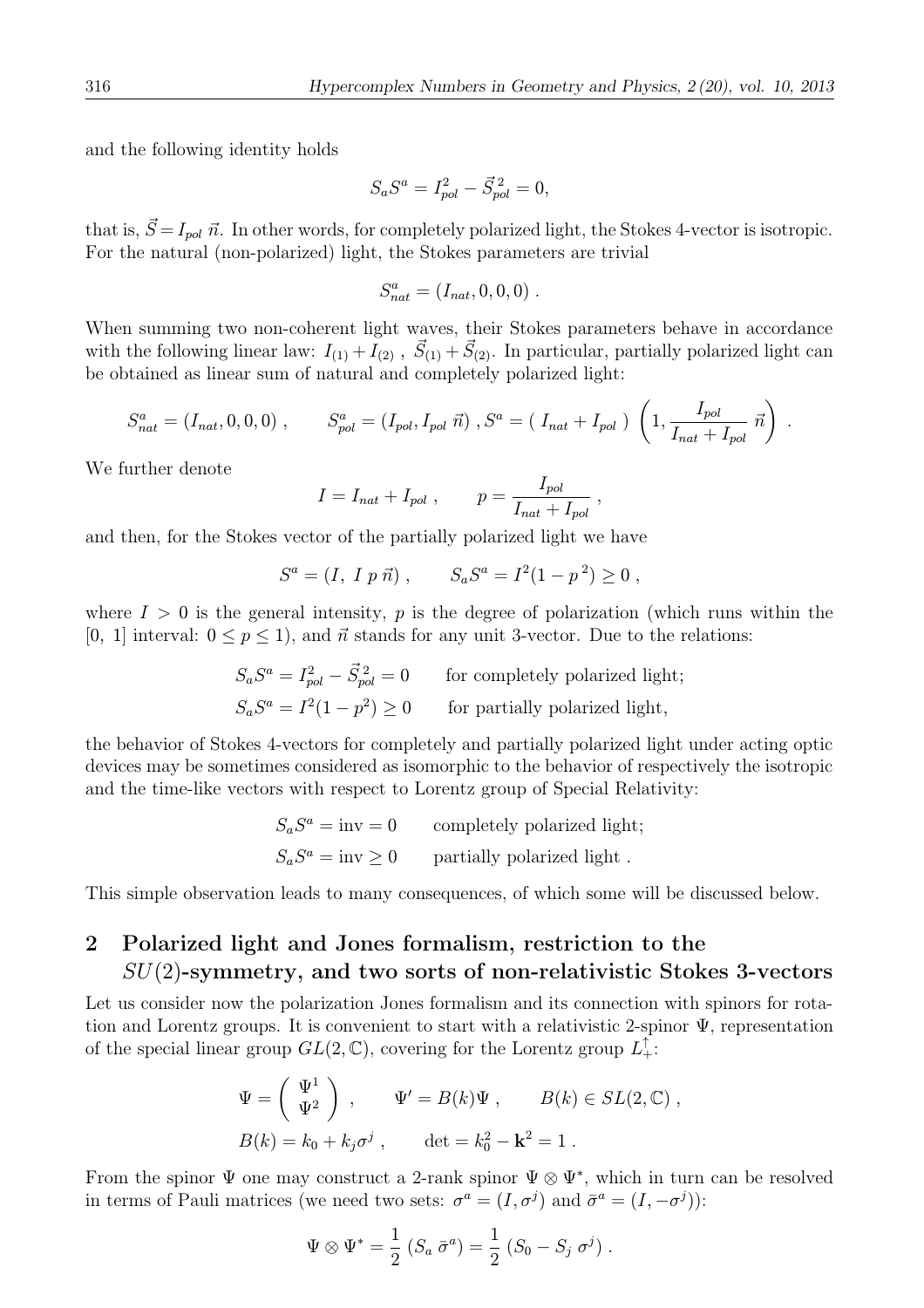The spinor nature of  $\Psi$  generates a corresponding (Lorentz) transformation law for  $S_a$ :

$$
S'_a \overline{\sigma}^a = S_a B(k) \overline{\sigma}^a B^+(k) ,
$$

which - with the use of the well-known relation in the theory of the Lorentz group - can be written:  $\mathbf{E}(\mathbf{r}) = \mathbf{S} \mathbf{E} + \mathbf{r}$ 

$$
B(k)\bar{\sigma}^{a}B^{+}(k) = \bar{\sigma}^{b}L_{b}^{a} \implies S'_{b} = L_{b}^{a} S_{a} ,
$$
  
\n
$$
L_{b}^{a}(k, k^{*}) = \bar{\delta}_{b}^{c} [-\delta_{c}^{a} k^{n} k_{n}^{*} + k_{c} k^{a*} + k_{c}^{*} k^{a} + i \epsilon_{c}^{anm} k_{n} k_{m}^{*} ],
$$
  
\n
$$
\bar{\delta}_{b}^{c} = \begin{cases} +1, & c = b = 0 ; \\ -1, & c = b = 1, 2, 3 . \end{cases}
$$

Thus, the spinor transformation  $B(k)$  for the spinor  $\Psi$  generates the linear transformation  $L_b^{a}(k, k^*)$  over Stokes vectors, which preserve the (relativistic) length. We note that opposed by sign spinor matrices  $\pm B$ , lead to the same matrix L.

If we restrict ourselves to the case of the  $SU(2)$  group, we get<sup>1</sup>

$$
L(\pm n) = \begin{pmatrix} 1 & 0 & 0 & 0 \\ 0 & 1 - 2(n_2^2 + n_3^2) & -2n_0 n_3 + 2n_1 n_2 & 2n_0 n_2 + 2n_1 n_3 \\ 0 & 2n_0 n_3 + 2n_1 n_2 & 1 - 2(n_1^2 + n_3^2) & -2n_0 n_1 + 2n_2 n_3 \\ 0 & -2n_0 n_2 + 2n_1 n_3 & 2n_0 n_1 + 2n_2 n_3 & 1 - 2(n_1^2 + n_2^2) \end{pmatrix}.
$$

We introduce now a special parametrization for the Jones spinor Ψ:

$$
\Psi = \begin{pmatrix} Ne^{i\alpha} \\ Me^{i\beta} \end{pmatrix}, \qquad \Psi \otimes \Psi^* = \frac{1}{2} \begin{pmatrix} S^0 + S^3 & S^1 - iS^2 \\ S^1 + iS^2 & S^0 - S^3 \end{pmatrix},
$$
  
\n
$$
S^1 = 2NM \cos(\beta - \alpha), \qquad S^2 = 2NM \sin(\beta - \alpha),
$$
  
\n
$$
S^3 = N^2 - M^2, \qquad S^0 = N^2 + M^2 = +\sqrt{S_1^2 + S_2^2 + S_3^2};
$$

which coincides with the above definition for the case of completely polarized light

$$
S^0 = N^2 + M^2 = +\sqrt{S_1^2 + S_2^2 + S_3^2} , \quad S^3 = N^2 - M^2 ,
$$
  

$$
S^1 = 2NM \cos \Delta , \qquad S^2 = 2NM \sin \Delta .
$$

There exist two ways to construct a 3-vector in terms of 2-spinors:

$$
(\Psi \otimes \Psi^*) = r + x_j \sigma^j , r = +\sqrt{x_j x_j} , x_j -
$$
pseudovector ;  

$$
(\Psi' \otimes \Psi') = (y_j + i x_j) \sigma^j \sigma^2 , y_j, x_j -
$$
vectors.

Evidently, the first variant provides us with a possibility to build a spinor model for the pseudovector 3-space, whereas the second variant leads to a spinor model of a proper vector 3-space<sup>2</sup>. Correspondingly, there are possible two Jones spinors:  $\Psi \iff S_j$ ,  $\Psi' \iff S_j$ . The Jones-like formulas for Stokes 3-vectors, in both cases, look as follows:

• (traditional)  $\Psi(\mathbf{S})$ 

$$
S^{1} = \sqrt{\frac{NM}{2}} \cos \Delta , S^{2} = \sqrt{\frac{NM}{2}} \sin \Delta , S^{3} = N^{2} - M^{2} ;
$$

• (alternative)  $\Psi'(\mathbf{S})$ 

$$
S^{1} = \sqrt{2 | M'^{2} - N'^{2} |} \cos \Delta ,
$$
  

$$
S^{2} = \sqrt{2 | M'^{2} - N'^{2} |} \sin \Delta , S^{3} = \pm \sqrt{N'M'}.
$$

<sup>1</sup>We assume here  $k_0 = n_0, \, \vec{k} = i\vec{n}$ .

<sup>&</sup>lt;sup>2</sup>According to Cartan, a discret spinor reflection is given by the  $(2 \times 2)$ -matrix iI.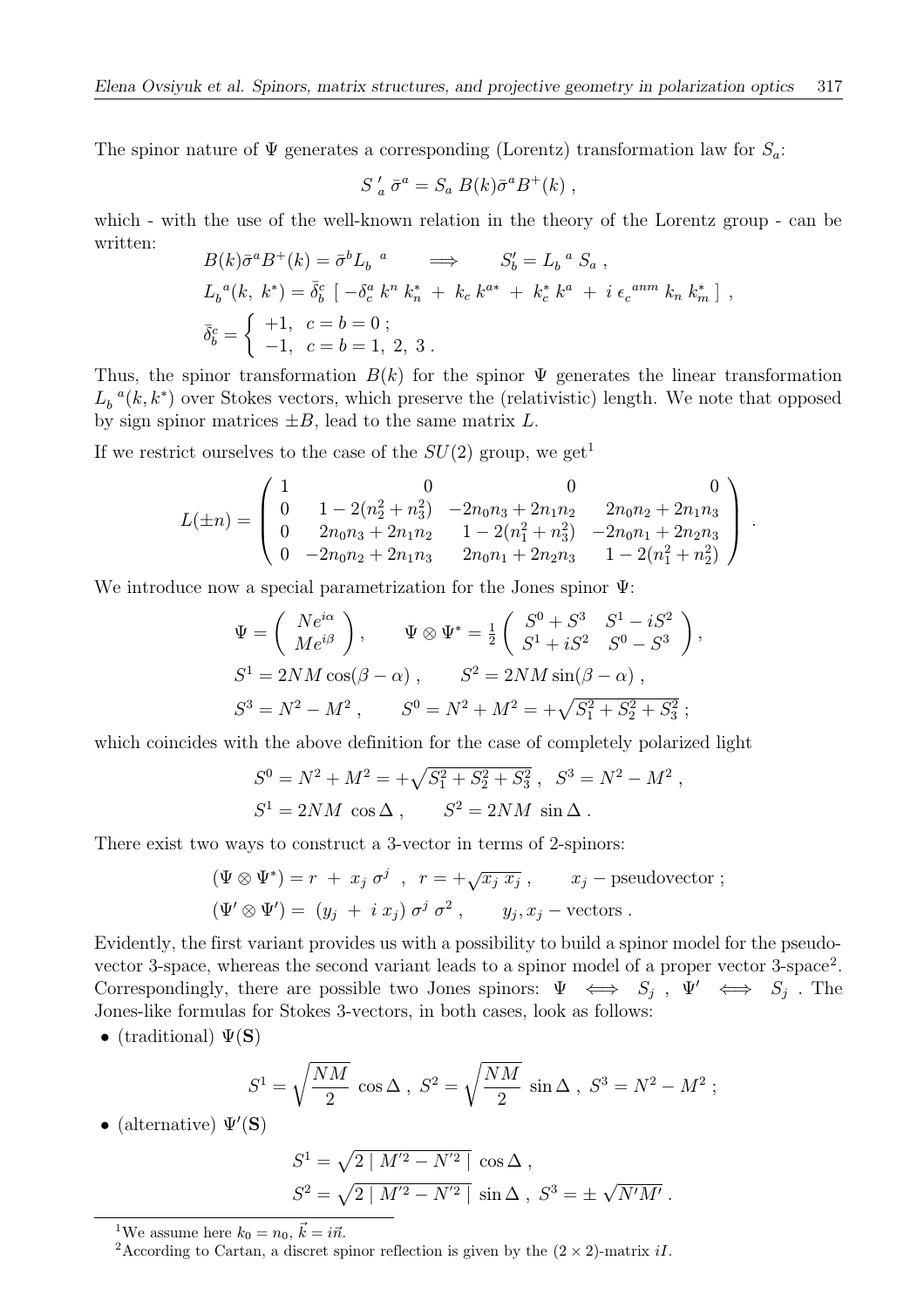# 3 Spinor representation of Stokes 4-vectors and 2-rank tensors for completely polarized light

A bi-spinor of second rank  $U = \Psi \otimes \Psi$  can be resolved into scalar  $\Phi$ , a vector  $\Phi_b$ , a pseudoscalar  $\tilde{\Phi}$ , a pseudovector  $\tilde{\Phi}_b$ , and a skew-symmetric tensor  $\Phi_{ab}$ , as follows

$$
U = \Psi \otimes \Psi = \left[ -i \Phi + \gamma^b \Phi_b + i \sigma^{ab} \Phi_{ab} + \gamma^5 \tilde{\Phi} + i \gamma^b \gamma^5 \tilde{\Phi}_b \right] E^{-1}, E = \begin{pmatrix} i\sigma^2 & 0 \\ 0 & -i\sigma^2 \end{pmatrix},
$$
  

$$
\gamma^a = \begin{pmatrix} 0 & \bar{\sigma}^a \\ \sigma^a & 0 \end{pmatrix}, \gamma^5 = \begin{pmatrix} -I & 0 \\ 0 & +I \end{pmatrix}, \sigma^{ab} = \frac{1}{4} \begin{pmatrix} \bar{\sigma}^a \sigma^b - \bar{\sigma}^b \sigma^a & 0 \\ 0 & \sigma^a \bar{\sigma}^b - \sigma^b \bar{\sigma}^a \end{pmatrix}.
$$

The inverse relations are

$$
\Phi_a = \frac{1}{4} \operatorname{Sp} [E \gamma_a U], \qquad \tilde{\Phi}_a = \frac{1}{4i} \operatorname{Sp} [E \gamma^5 \gamma_a U],
$$
  

$$
\Phi = \frac{i}{4} \operatorname{Sp} [EU], \ \tilde{\Phi} = \frac{1}{4} \operatorname{Sp} [E \gamma^5 U], \quad \Phi_{mn} = -\frac{1}{2i} \operatorname{Sp} [E \sigma_{mn} U].
$$

The explicit expressions for tensors obtained from spinors are

$$
\Phi_0 = \xi^1 \eta_{\dot{2}} - \xi^2 \eta_{\dot{1}} , \qquad \Phi_1 = \xi^1 \eta_{\dot{1}} - \xi^2 \eta_{\dot{2}} ,
$$
  
\n
$$
\Phi_2 = i \left( \xi^1 \eta_1 + \xi^2 \eta_{\dot{2}} \right) , \qquad \Phi_3 = - \left( \xi^1 \eta_2 + \xi^2 \eta_{\dot{1}} \right) ,
$$
  
\n
$$
\tilde{\Phi}_0 = 0 , \ \tilde{\Phi}_1 = 0 , \ \tilde{\Phi}_2 = 0 , \ \tilde{\Phi}_3 = 0 , \ \Phi = 0 , \ \tilde{\Phi} = 0 ,
$$

and

$$
\Phi^{01} = \frac{i}{4} \left[ \left( \xi^1 \xi^1 - \xi^2 \xi^2 \right) + \left( \eta_1 \eta_1 - \eta_2 \eta_2 \right) \right],
$$
\n
$$
\Phi^{23} = \frac{1}{4} \left[ \left( \xi^1 \xi^1 - \xi^2 \xi^2 \right) - \left( \eta_1 \eta_1 - \eta_2 \eta_2 \right) \right],
$$
\n
$$
\Phi^{02} = -\frac{1}{4} \left[ \left( \xi^1 \xi^1 + \xi^2 \xi^2 \right) + \left( \eta_1 \eta_1 + \eta_2 \eta_2 \right) \right],
$$
\n
$$
\Phi^{31} = -\frac{1}{4i} \left[ \left( \xi^1 \xi^1 + \xi^2 \xi^2 \right) - \left( \eta_1 \eta_1 + \eta_2 \eta_2 \right) \right],
$$
\n
$$
\Phi^{03} = -\frac{i}{2} \left[ \xi^1 \xi^2 + \eta_1 \eta_2 \right], \qquad \Phi^{12} = -\frac{1}{2} \left[ \xi^1 \xi^2 - \eta_1 \eta_2 \right].
$$

By collecting the results, we infer:

$$
\Psi=\left(\begin{array}{c} \xi^\alpha\\ \eta_{\dot{\alpha}} \end{array}\right)\ , \Psi\otimes\Psi\Longrightarrow \Phi=0,\ \tilde{\Phi}=0,\ \tilde{\Phi}_a=0,\ \Phi_a\neq 0,\ \Phi_{mn}\neq 0\ .
$$

In order to obtain the vector and the tensor both real, one should impose additional restrictions:

$$
\eta = -i \sigma^2 \xi^* \qquad \Longrightarrow \qquad \eta_1 = -\xi^{2*} , \ \eta_2 = +\xi^{1*} ,
$$

which results in

$$
\Phi_0 = (\xi^1 \xi^{1*} + \xi^2 \xi^{2*}) > 0 , \qquad \Phi_3 = -(\xi^1 \xi^{1*} - \xi^2 \xi^{2*}) ,
$$
  
\n
$$
\Phi_1 = -(\xi^1 \xi^{2*} + \xi^2 \xi^{1*}) , \qquad \Phi_2 = -i (\xi^1 \xi^{2*} - \xi^2 \xi^{1*}) ;
$$
  
\n
$$
\Phi^{01} = \frac{i}{4} [(\xi^1 \xi^1 - \xi^2 \xi^2) + (\xi^{2*} \xi^{2*} - \xi^{1*} \xi^{1*}) , \text{ and so on.}
$$

The last case seems to be the most appropriate to describe Stokes 4-vectors and to determine the Stokes 2-rank tensor. The main invariant turns to equal to zero, since:

$$
S_0S_0-S_jS_j=0,
$$

and hence  $S_a$  may be considered as a Stokes 4-vector for completely polarized light.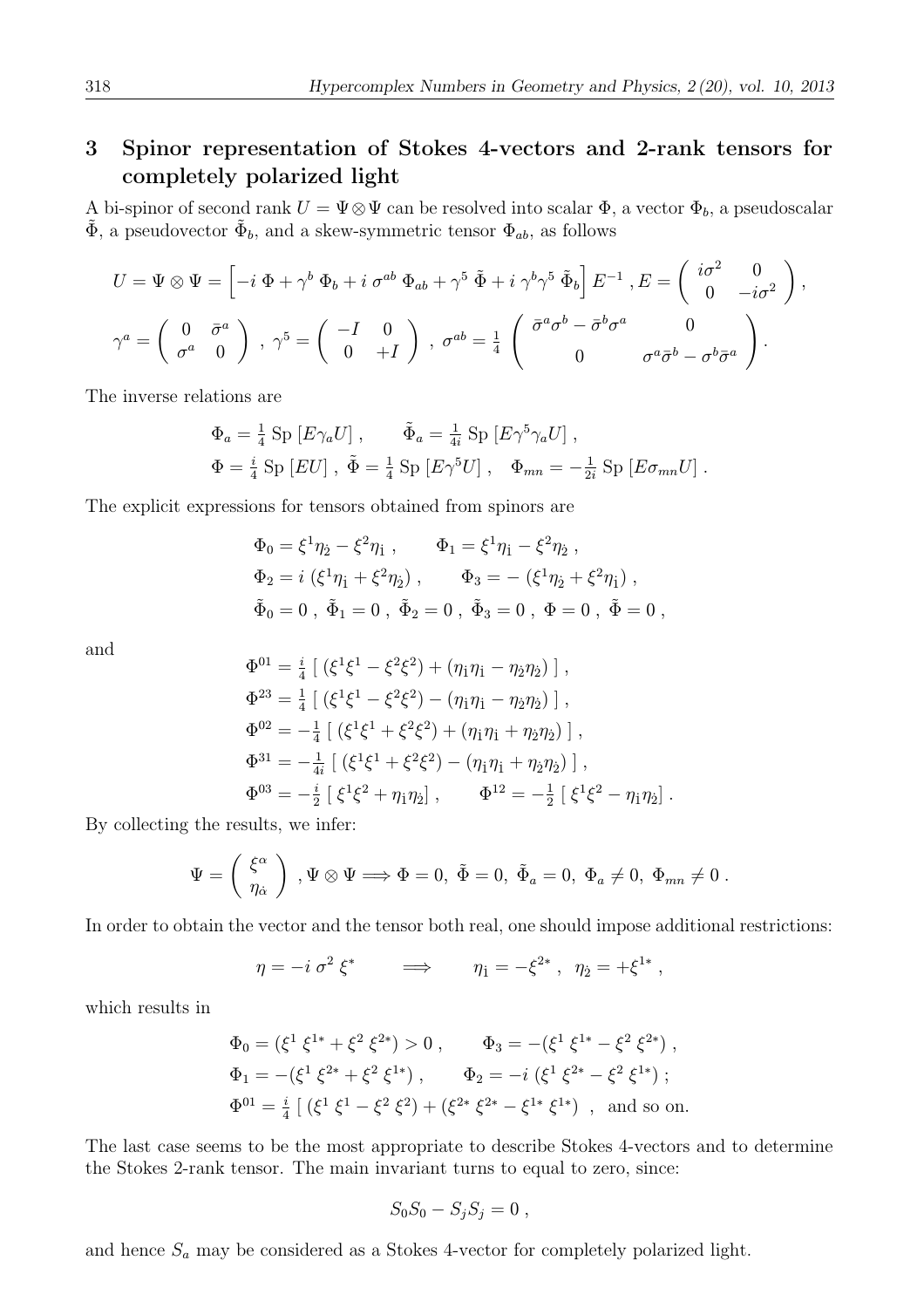In turn, the 4-tensor  $S_{mn}$ , being constructed from Jones bi-spinor  $\Psi$ , is a Stokes 2-rank tensor. We further calculate the two invariants for  $S_{mn}$ :

$$
I_1 = -\frac{1}{2} S^{mn} S_{mn} = 0 , \qquad I_2 = \frac{1}{4} \epsilon_{abmn} S^{ab} S^{mn} = 0 . \qquad (3.1)
$$

Instead of the Stokes 4-tensor  $S_{ab}$ , one may introduce a complex 3-vector,

$$
s1 = S01 + iS23, s2 = S02 + iS31, s3 = S03 = iS12,s1 + is2 = -i \xi2 \xi2, s1 - is2 = +i \xi1 \xi1, s3 - i \xi1 \xi2.
$$

Additionally to Jones spinor and Mueller vector formalisms, the later considerations allow to introduce one other technique, which is based on the use of complex 3-vectors, under the complex rotation group  $SO(3,\mathbb{C})$ : This complex vector is isotropic,  $s^2 = 0$ .

### 4 The Jones 4-spinor for partially polarized light

Now let us examine one more possibility of combining two spinors:

$$
\Psi\otimes(-i\Psi^c)=\left(\begin{array}{c}\xi^1\\ \xi^2\\ \eta_1\\ \eta_2\end{array}\right)\otimes\left(\begin{array}{c}+\eta_2^*\\ -\eta_1^*\\ -\xi^{2*}\\ +\xi^{1*}\end{array}\right).
$$

With the notation

$$
\xi = \left( \begin{array}{c} N_1 e^{in_1} \\ N_2 e^{in_2} \end{array} \right) , \qquad \eta = \left( \begin{array}{c} M_1 e^{in_1} \\ M_2 e^{in_2} \end{array} \right) ,
$$

we can prove that the corresponding 4-vector is time-like:

$$
(N_1M_1-N_2M_2)^2<\Phi_0^2-\vec{\Phi}^2<(N_1M_1+N_2M_2)^2.
$$

This means that we have ground to consider the 4-vector  $\Phi_a$  as a Stokes 4-vector  $S_a$ . Therefore, the 4-spinor is of Jones type and corresponds to partially polarized light.

It remains to explicitly find the form for the corresponding (real) Stokes 4-tensor  $S_{ab}$ ; its description with the help of complex 3-vectors looks most simple:

$$
s^1 = \frac{i}{2} (\xi^1 \eta_2^* + \xi^2 \eta_1^*), \; s^2 = -\frac{1}{2} (\xi^1 \eta_2^* - \xi^2 \eta_1^*), \; s^3 = -\frac{i}{2} (\xi^2 \eta_2^* - \xi^1 \eta_1^*);
$$

this complex 3-vector is not isotropic,

$$
\mathbf{s}^2 = -\frac{1}{4} (\xi^1 \eta_1^* - \xi^2 \eta_1^*)^2 \neq 0.
$$

One more last remark should be added: the results of Sections 1–4 can be of use not only in polarization optics, but also they may also be of interest to describe Maxwell theory in spinor approach, when instead of variables  $A_n$ ,  $F_{mn}$  one introduces one fundamental electromagnetic bi-spinor  $\Psi = (\xi, \eta)$ . As well, these results can have a meaning in the context of explicitly constructing relativistic models for space-time with spinor structure.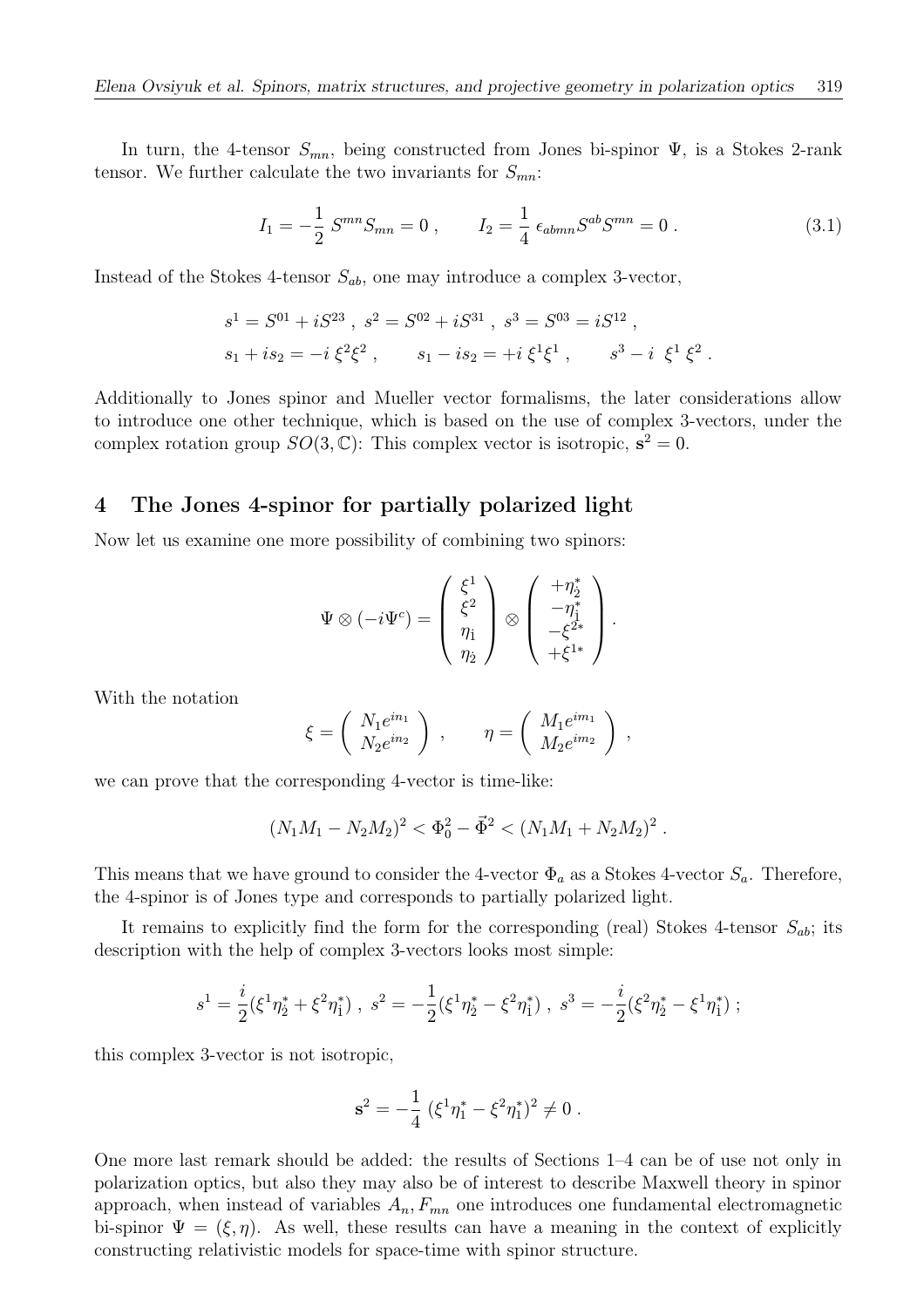## 5 The linear group  $SL(4,\mathbb{R})$  and the classification of 1-parametric Mueller matrices

The main goal of this section is to develop a systematic method of identifying and classifying the Mueller matrices within the family of matrices of the real group  $SL(4,\mathbb{R})$ . We note that to construct the general transformation of the group  $SL(4,\mathbb{R})$  is straightforward, but to analyze the adequacy of such a transformation for describing Mueller matrices is a highly nontrivial (practically impossible) task. However, using the technique of Dirac matrices, we can, quite easily explicitly describe all the 16 one-parametric subgroups, from which, using all the possible emerging products, one can produce the whole group  $SL(4,\mathbb{R})$ . For these distinct 1-parametric subgroups, the question of their adequacy of being Mueller matrices becomes sufficiently simple, and thus we obtain in each case a definite answer. In particular, diagonal subgroups are trivially simple and will not be further discussed as subcase of valid Mueller solutions. Any Mueller matrix of general type,  $M_{ab}S_a = S'_a$ , must obey the following restrictions

$$
S_0 \ge 0, \t S^2 \equiv S_0^2 - S_1^2 - S_2^2 - S_3^2 \ge 0,
$$
  

$$
S_0' \ge 0, \t S'^2 \equiv S'^2_0 - S'^2_1 - S'^2_2 - S'^2_3 \ge 0,
$$

or, in more detailed form,

$$
M_{00}S_0 + M_{01}S_1 + M_{02}S_2 + M_{03}S_3 \ge 0,
$$
  
\n
$$
(M_{00}S_0 + M_{01}S_1 + M_{02}S_2 + M_{03}S_3)^2
$$
  
\n
$$
-(M_{10}S_0 + M_{11}S_1 + M_{12}S_2 + M_{13}S_3)^2
$$
  
\n
$$
-(M_{20}S_0 + M_{21}S_1 + M_{22}S_2 + M_{23}S_3)^2
$$
  
\n
$$
-(M_{30}S_0 + M_{31}S_1 + M_{32}S_2 + M_{33}S_3)^2 \ge 0.
$$

We shall further use the following notation:

$$
S_0 = I, S_j = I p_j, p_1 = a, p_2 = b, p_3 = c.
$$

For describing the change of the degree of polarization, one can use the quantity D:

$$
(a'^2 + b'^2 + c'^2) - (a^2 + b^2 + c^2) = D.
$$

No we are ready to specify the 12 non-diagonal 1-parametric subgroups in  $SL(4,\mathbb{R})$ .

Variant (1):

$$
M=U_1^{\alpha}(\phi)=\left(\begin{array}{cccc} \cos\phi & \sin\phi & 0 & 0 \\ -\sin\phi & \cos\phi & 0 & 0 \\ 0 & 0 & \cos\phi & -\sin\phi \\ 0 & 0 & \sin\phi & \cos\phi \end{array}\right),
$$

where the restrictions (in the variables  $\tan \phi = x$ ) look like

$$
a\sin\phi + \cos\phi \ge 0
$$
,  $\frac{1-x^2}{1+x^2}(1-a^2) + \frac{2x}{1+x^2} 2a - b^2 - c^2 \ge 0$ ,

and where the solution depends on the initial Stokes vector and is much simplified in the case of completely polarized light:  $x \in [x_1, x_2]$ , where

$$
x_1 = \frac{2a - \sqrt{4a^2 + (1-p^2)(b^2 + c^2 + 1 - a^2)}}{b^2 + c^2 + 1 - a^2},
$$
  

$$
x_2 = \frac{2a + \sqrt{4a^2 + (1-p^2)(b^2 + c^2 + 1 - a^2)}}{b^2 + c^2 + 1 - a^2}.
$$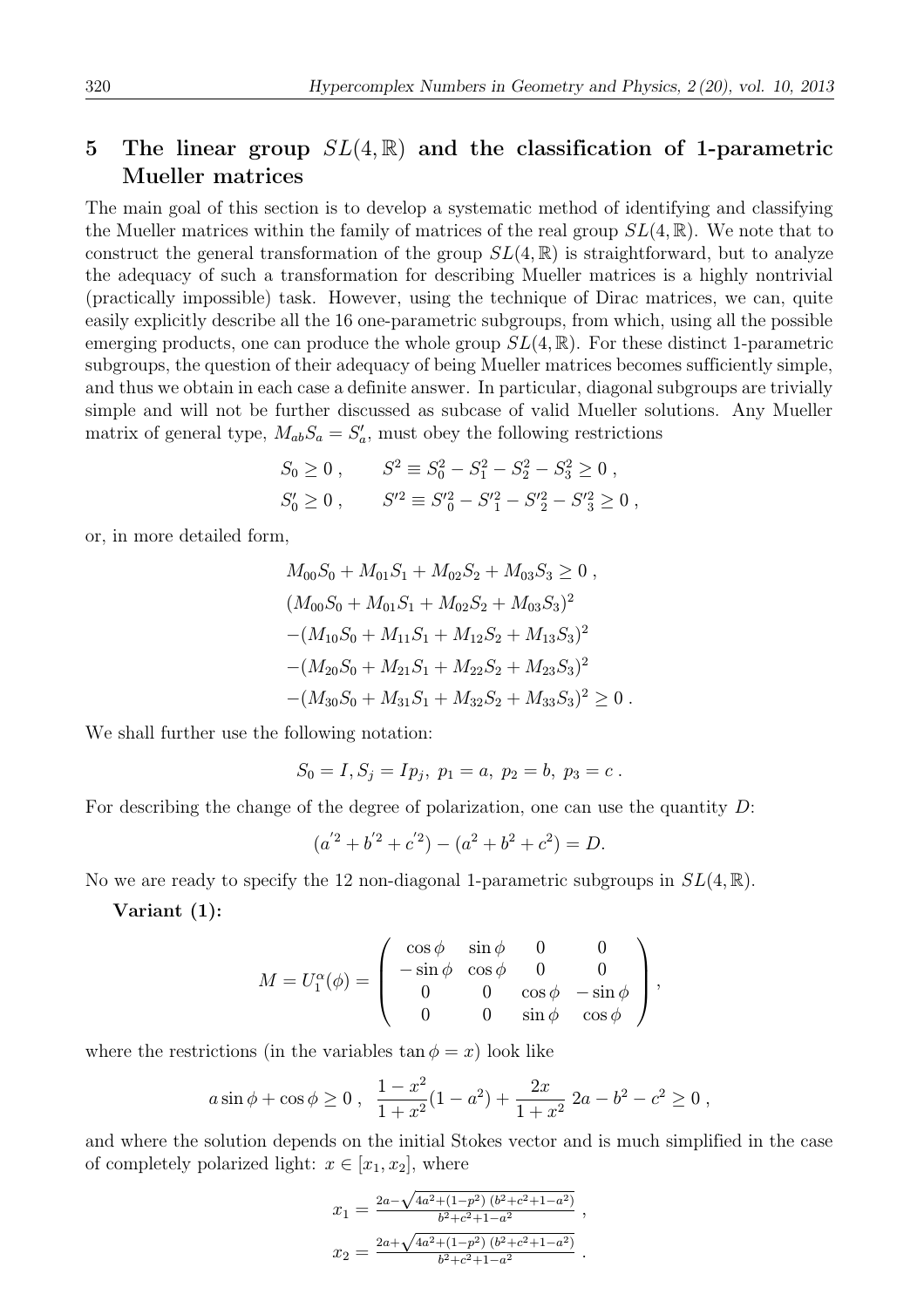The possible values of the parameter  $D$  lead to subcases:

$$
D < 0, \qquad \Longrightarrow \qquad 0 < \tan \phi < \frac{2a}{1 - a^2} \text{ (decreasing) },
$$
\n
$$
D > 0, \qquad \Longrightarrow \qquad \tan \phi > \frac{2a}{1 - a^2} \text{ (increasing) },
$$
\n
$$
D = 0 \qquad \Longrightarrow \qquad \tan \phi = \frac{2a}{1 - a^2} \text{ (non-changing) }.
$$

We note that this result is typical. The appropriateness of the elementary matrix M to be of Mueller type depends on the parameters of the matrix and on the characteristics of the initial light beam. Hence, when combining more complex Mueller matrices by multiplying elementary 1-parametric ones, we must check each next step of the chain

$$
(\ldots M_n M_{n-1} \ldots M_2 M_1) S = S'.
$$

Variant (2):

$$
M = U_2^{\alpha}(-\phi) = \begin{pmatrix} \cos \phi & 0 & \sin \phi & 0 \\ 0 & \cos \phi & 0 & \sin \phi \\ -\sin \phi & 0 & \cos \phi & 0 \\ 0 & -\sin \phi & 0 & \cos \phi \end{pmatrix}.
$$

The restrictions are the following

$$
\cos \phi + b \sin \phi \ge 0
$$
,  $\frac{1-x^2}{1+x^2}(1-b^2) + \frac{2x}{1+x^2}2b - a^2 - c^2 \ge 0$ ,

and they differ from the previous ones only by notation.

### Variant (3):

$$
M = U_3^{\alpha}(\phi) = \begin{pmatrix} \cos \phi & 0 & 0 & \sin \phi \\ 0 & \cos \phi & -\sin \phi & 0 \\ 0 & \sin \phi & \cos \phi & 0 \\ -\sin \phi & 0 & 0 & \cos \phi \end{pmatrix},
$$
  

$$
\cos \phi + c \sin \phi \geq , \qquad \frac{1 - x^2}{1 + x^2}(1 - c^2) + \frac{2x}{1 + x^2} 2c - a^2 - b^2 \geq 0.
$$

Variant (4):

$$
M = U_1^{\beta}(\phi) = \begin{pmatrix} \cos \phi & \sin \phi & 0 & 0 \\ -\sin \phi & \cos \phi & 0 & 0 \\ 0 & 0 & \cos \phi & \sin \phi \\ 0 & 0 & -\sin \phi & \cos \phi \end{pmatrix},
$$
  

$$
\cos \phi + a \sin \phi \ge 0, \qquad \frac{1 - x^2}{1 + x^2}(1 - a^2) + \frac{2x}{1 + x^2} 2a - b^2 - c^2 \ge 0.
$$

Variant (5):

$$
M = U_2^{\beta}(\phi) = \begin{pmatrix} \cos \phi & 0 & \sin \phi & 0 \\ 0 & \cos \phi & 0 & -\sin \phi \\ -\sin \phi & 0 & \cos \phi & 0 \\ 0 & \sin \phi & 0 & \cos \phi \end{pmatrix},
$$
  

$$
\cos \phi - b \sin \phi \ge 0, \qquad \frac{1 - x^2}{1 + x^2} (1 - b^2) + \frac{2x}{1 + x^2} 2b - a^2 - c^2 \ge 0.
$$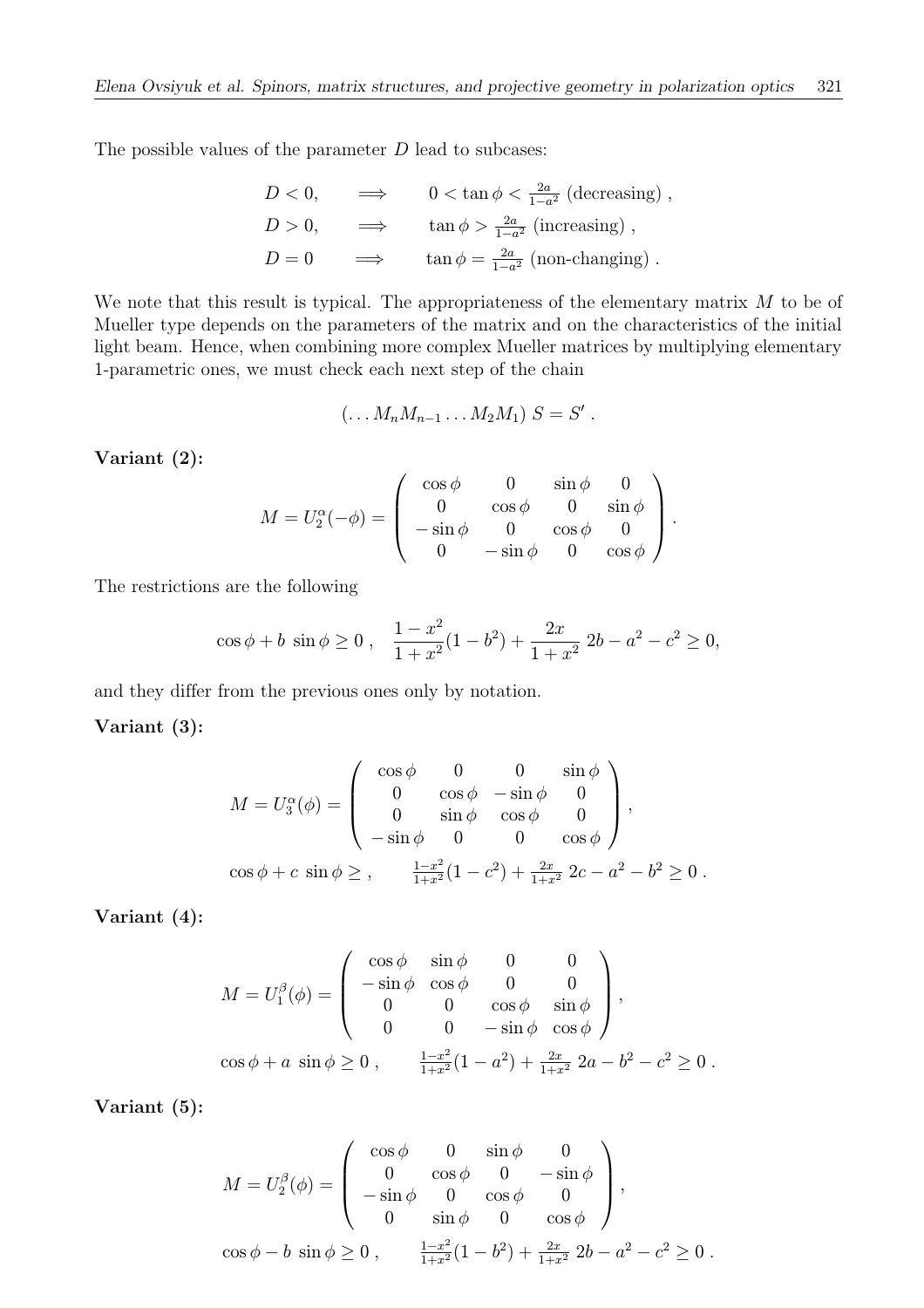Variant (6):

$$
M = U_3^{\beta}(\phi) = \begin{pmatrix} \cos \phi & 0 & 0 & \sin \phi \\ 0 & \cos \phi & \sin \phi & 0 \\ 0 & -\sin \phi & \cos \phi & 0 \\ -\sin \phi & 0 & 0 & \cos \phi \end{pmatrix},
$$
  

$$
\cos \phi + c \sin \phi \ge 0, \qquad \frac{1 - x^2}{1 + x^2} (1 - c^2) + \frac{2x}{1 + x^2} 2c - a^2 - b^2 \ge 0.
$$

Variant (7):

$$
U_2^A(-i\beta) = \left(\begin{array}{cccc} \cosh\,\beta & 0 & 0 & \sinh\,\beta \\ 0 & \cosh\,\beta & -\sinh\,\beta & 0 \\ 0 & -\sinh\,\beta & \cosh\,\beta & 0 \\ \sinh\,\beta & 0 & 0 & \cosh\,\beta \end{array}\right),
$$

for which we note that the restriction cosh  $\beta S_0 + \sinh \beta S_3 \geq 0$  is valid for arbitrary  $\beta$ .

The quadratic inequality in the variables  $a, b, c$  and  $y =$  th  $\beta, y \in (-1, +1)$ , takes the form

$$
-y^2(a^2+b^2+1-c^2)+4aby+(1-a^2-b^2-c^2)\geq 0,
$$

with the solution

$$
y \in [y_1, y_2],
$$
  
\n
$$
y_1 = \frac{2ab - \sqrt{4a^2b^2 + (1-p^2)(a^2 + b^2 + 1 - c^2)}}{a^2 + b^2 + 1 - c^2} < 0,
$$
  
\n
$$
y_2 = \frac{2ab + \sqrt{4a^2b^2 + (1-p^2)(a^2 + b^2 + 1 - c^2)}}{a^2 + b^2 + 1 - c^2} > 0.
$$

The results depend on the initial light. For completely polarized light, the formulas become much simpler. The degree of polarization changes according to the rules

$$
D = \frac{(a - by)^2 + (b - ay)^2 + (c + y)^2}{(1 + cy)^2} - a^2 - b^2 - c^2.
$$

This result is typical again for these six cases.

### Variant (8):

$$
U_3^A(i\beta) = \begin{pmatrix} \cosh \beta & 0 & -\sinh \beta & 0 \\ 0 & \cosh \beta & 0 & -\sinh \beta \\ -\sinh \beta & 0 & \cosh \beta & 0 \\ 0 & -\sinh \beta & 0 & \cosh \beta \end{pmatrix};
$$

Variant (9):

$$
U_1^B(i\beta) = \left(\begin{array}{cccc} \cosh \beta & 0 & 0 & -\sinh \beta \\ 0 & \cosh \beta & -\sinh \beta & 0 \\ 0 & -\sinh \beta & \cosh \beta & 0 \\ -\sinh \beta & 0 & 0 & \cosh \beta \end{array}\right).
$$

Variant (10):

$$
U_3^B(i\beta) = \left( \begin{array}{cccc} \cosh \beta & \sinh \beta & 0 & 0 \\ \sinh \beta & \cosh \beta & 0 & 0 \\ 0 & 0 & \cosh \beta & -\sinh \beta \\ 0 & 0 & -\sinh \beta & \cosh \beta \end{array} \right).
$$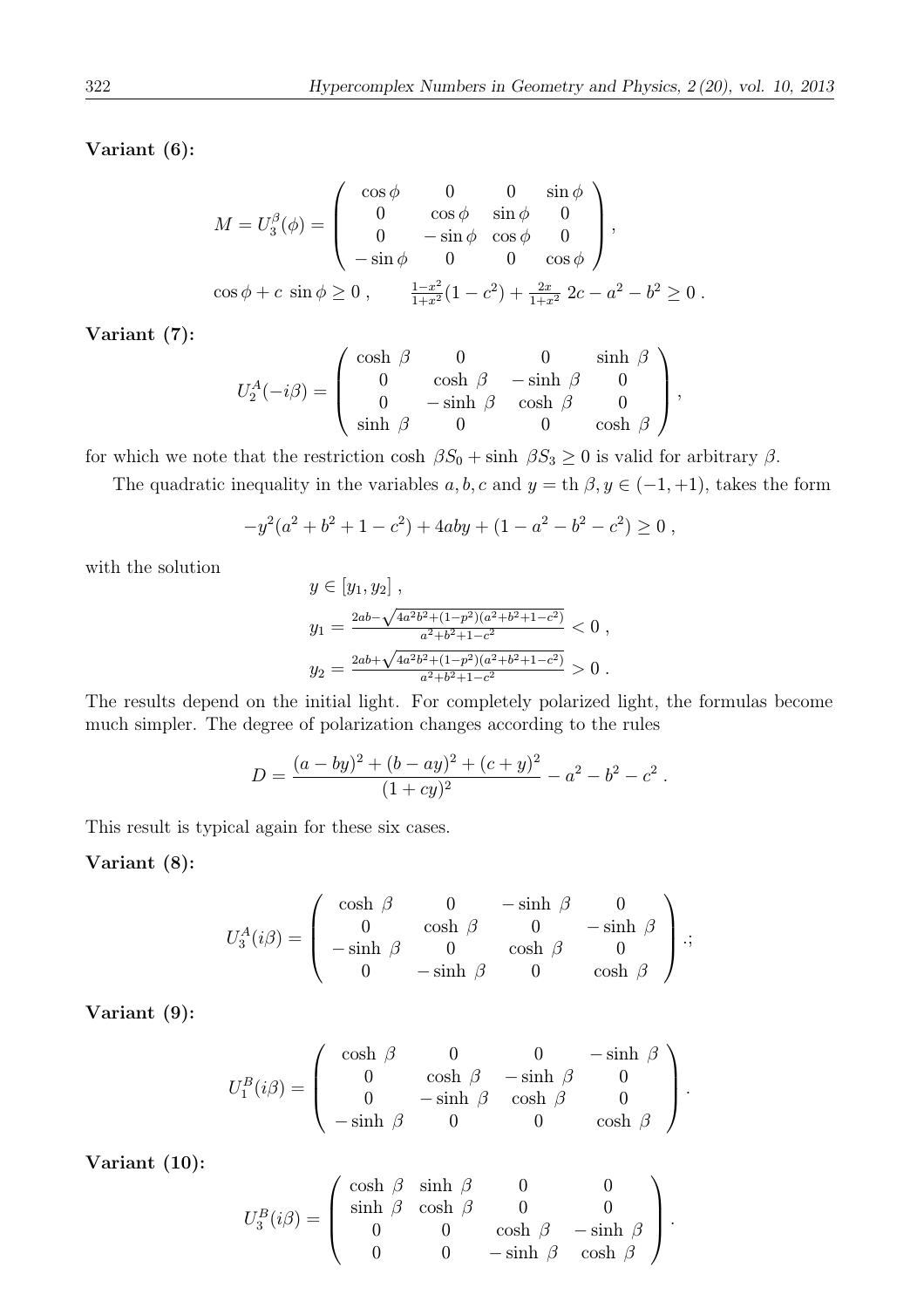Variant (11):

$$
U_1^C(i\beta) = \left(\begin{array}{cccc} \cosh \beta & 0 & \sinh \beta & 0 \\ 0 & \cosh \beta & 0 & -\sinh \beta \\ \sinh \beta & 0 & \cosh \beta & 0 \\ 0 & -\sinh \beta & 0 & \cosh \beta \end{array}\right).
$$

Variant (12):

$$
U_2^C(-i\beta) = \left(\begin{array}{cccc} \cosh \beta & -\sinh \beta & 0 & 0 \\ -\sinh \beta & \cosh \beta & 0 & 0 \\ 0 & 0 & \cosh \beta & -\sinh \beta \\ 0 & 0 & -\sinh \beta & \cosh \beta \end{array}\right).
$$

The appropriateness of the elementary matrix  $M$  to be of Mueller type depends on the parameters of the matrix and on the characteristics of the initial light beam. While producing a more complex Mueller matric by multiplying elementary 1-parametric Mueller matrices, we must check each next step in the chain

$$
(\ldots M_n M_{n-1} \ldots M_2 M_1) S = S'.
$$

## 6 The semi-group structure and classification of degenerate Mueller matrices; projective geometry

**Preliminary remarks**. The Mueller transformation formulas  $p_j \implies p'_j$  can be presented as a law of a projective (15-parametric) group:

$$
p'_1 = \frac{m_{10} + m_{11}p_1 + m_{12}p_2 + m_{13}p_3}{1 + m_{01}p_1 + m_{02}p_2 + m_{03}p_3} ,
$$
  
\n
$$
p'_2 = \frac{m_{20} + m_{21}p_1 + m_{22}p_2 + m_{23}p_3}{1 + m_{01}p_1 + m_{02}p_2 + m_{03}p_3} ,
$$
  
\n
$$
p'_3 = \frac{m_{30} + m_{31}p_1 + m_{32}p_2 + m_{33}p_3}{1 + m_{01}p_1 + m_{02}p_2 + m_{03}p_3} ;
$$

with the constraints

$$
1 + m_{01}p_1 + m_{02}p_2 + m_{03}p_3 > 0,
$$
  

$$
p_1^2 + p_2^2 + p_3^2 \le 1,
$$
 
$$
p_1'^2 + p_2'^2 + p_3'^2 \le 1.
$$

With respect to a spinor basis, any  $4 \times 4$  matrix can be constructed by means of four 4dimensional objects (vectors)  $(k, m, l, n)$ , as follows

$$
\left(\begin{array}{cc}k_0+\mathbf{k}\ \vec{\sigma} & n_0+\mathbf{n}\ \vec{\sigma} \\ \ell_0+\mathbf{1}\ \vec{\sigma} & m_0+\mathbf{m}\ \vec{\sigma}\end{array}\right)=\left(\begin{array}{cc}K&N \\ L&M\end{array}\right);
$$

where we use the notation  $k = (k_0, k_j)$  and so on. The symbol  $\vec{\sigma} = (\sigma_j)$  stands for the three  $2 \times 2$  Pauli matrices. The four  $2 \times 2$  blocks are denoted as  $K, M, L, N$ .

In order to have matrices with real elements, it is necessary to require that the components which have the index 2, to be imaginary:

$$
k_2 - > ik_2
$$
,  $m_2 - > im_2$ ,  $n_2 - > in_2$ ,  $l_2 - > il_2$ ,

leaving real the other components of the parameters.

By imposing linear constraints on the four 4-dimensional vectors, and by requiring that the group law for multiplication is valid for these parameters, we can obtain a large variety of simple subsets of matrices. All of them have a definite mathematical structure: either of sub-group or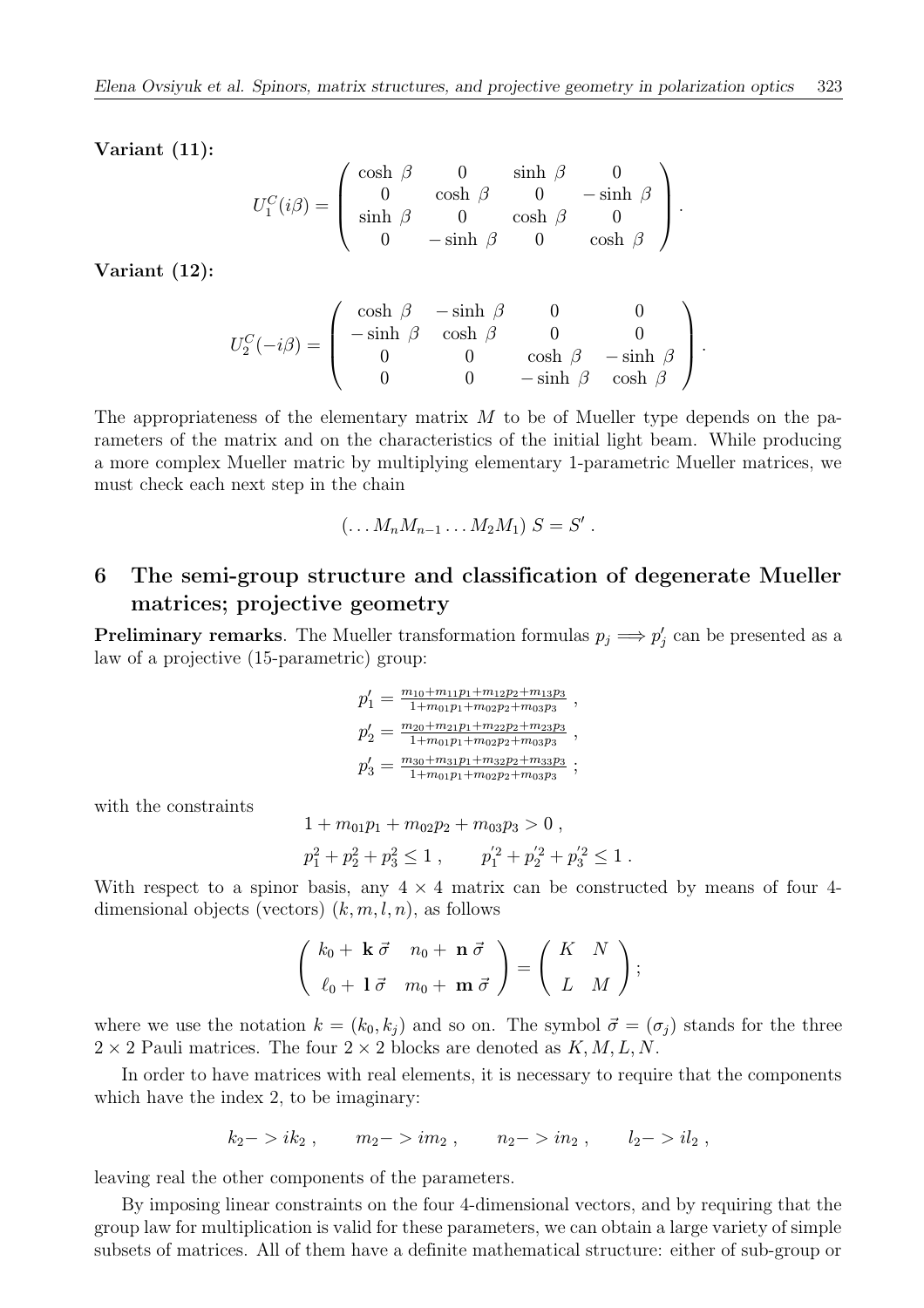of semi-group. A large part of these subsets consist of degenerate matrices. Otherwise speaking, one might obtain in this manner a large number of semigroups of 4-th order matrices (more than 40). However, the question of adequacy of such simple subsets of matrices for describing Mueller transformations has not been addressed until now. The purpose of this section is to perform such an analysis.

Below we shall present only a few typical examples of these sets.

One single independent vector  $(k_0, \mathbf{k})$ . We shall examine the case when the independent 4-dimensional vector is  $(k_0, \mathbf{k})$ :

$$
\mathbf{n} = A \mathbf{k} , n_0 = \alpha k_0 , \mathbf{m} = B \mathbf{k} , m_0 = \beta k_0 , \mathbf{l} = D \mathbf{k} , l_0 = t k_0 .
$$

In this case, by imposing the requirement of satisfying the axioms of group law provides 7 distinct solutions: K1–K7, as decribed below.

### Variant K1:

$$
G = \left(\begin{array}{cc} K & 0 \\ 0 & 0 \end{array}\right) = \left(\begin{array}{cccc} k_0 + k_3 & k_1 + k_2 & 0 & 0 \\ k_1 - k_2 & k_0 - k_3 & 0 & 0 \\ 0 & 0 & 0 & 0 \\ 0 & 0 & 0 & 0 \end{array}\right) = \left(\begin{array}{cccc} a & c & 0 & 0 \\ d & b & 0 & 0 \\ 0 & 0 & 0 & 0 \\ 0 & 0 & 0 & 0 \end{array}\right);
$$

where all the  $(4 \times 4)$ -matrices are degenerate. The rank of such a matrix is either 2 or 1 (while in the last case one should require det  $K = ab - cd = 0$ . Transformations are of Mueller type only if

 $a+cx>0$ ,  $x \in [-1,1]$ ,  $(cx+a)^2 - (bx+d)^2 \ge 0$ .

The projective transformation has the form

$$
x' = \frac{d+bx}{a+cx}
$$
,  $y' = y$ ,  $z' = z$ ,

which leads to two systems of inequations

$$
I \t a + cx > 0, \t (c - b)x + a - d \ge 0, \t (c + b)x + a + d \ge 0;
$$
  
\n
$$
II \t a + cx > 0, \t (c - b)x + a - d \le 0, \t (c + b)x + a + d \le 0,
$$

where system II has no solutions.

An important point concerns the appropriateness of these matrices to be of Mueller type. This depends on the properties of the initial light beam. The roots of the above quadratic equation are

$$
x_{1,2} = \frac{(ac - bd) \mp (ab - cd)}{b^2 - c^2}.
$$

If the coefficient  $(c^2 - b^2)$  at  $x^2$  is negative, then the solution of the inequation has the form

$$
x\in [x_1,x_2].
$$

If this coefficient is positive, then the solution is of the form

$$
x\in(-\infty;x_1]\cup[x_2,+\infty).
$$

It makes sense to impose the requirement det  $K = ab - cd = +1<sup>3</sup>$ . Then the formulas for the roots simplify to

$$
x_{1,2} = \frac{\mp 1 + (ac - bd)}{b^2 - c^2}.
$$

<sup>&</sup>lt;sup>3</sup>This happens due to the fact that the norming by the determinant can be always considered, by using a factor applied to the matrix  $K$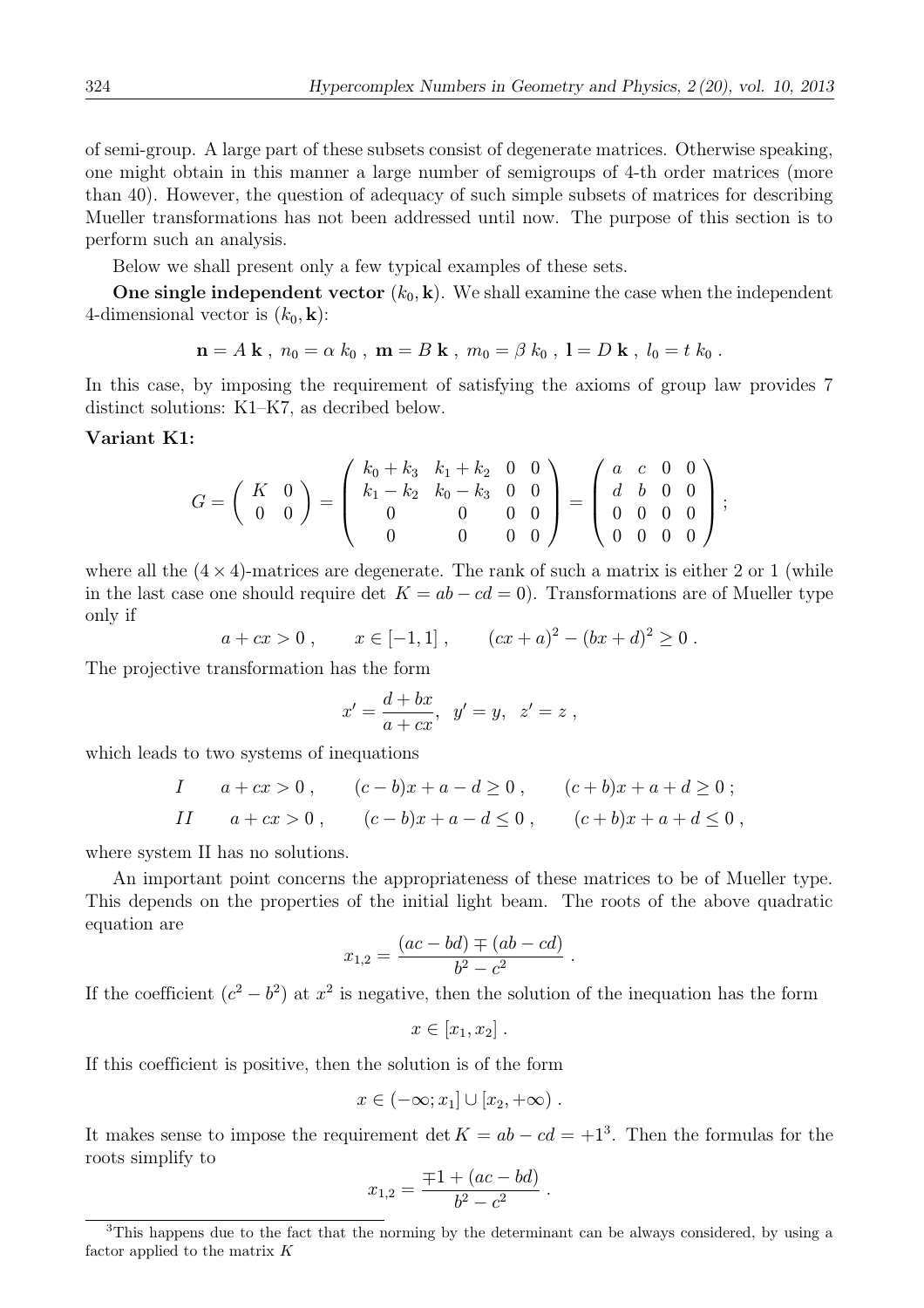Moreover, we can separately tract the case of matrices of rank 1; to this aim we need to impose the condition

$$
ab - cd = 0 \qquad \Longrightarrow \qquad d = \frac{ab}{c} \ ,
$$

which leads to a very special projective transformation

$$
x' = \frac{d + bx}{a + cx} = \frac{ab/c + bx}{a + cx} = \frac{b}{c} = \frac{d}{a} = \mu , \qquad |\mu| \le 1 .
$$

For this case, the requirements for being Mueler type matrices are

$$
a + cx > 0
$$
,  $1 - \frac{b}{c} \ge 0$ ,  $1 + \frac{b}{c} \ge 0$ ,

where the last two inequalities are equivalent to  $| \mu | \leq 1$ .

#### Variant K2:

$$
G = \left(\begin{array}{cccc} k_0 + k_3 & k_1 + k_2 & 0 & 0 \\ k_1 - k_2 & k_0 - k_3 & 0 & 0 \\ 0 & 0 & k_0 + k_3 & k_1 + k_2 \\ 0 & 0 & k_1 - k_2 & k_0 - k_3 \end{array}\right) = \left(\begin{array}{cccc} a & c & 0 & 0 \\ d & b & 0 & 0 \\ 0 & 0 & a & c \\ 0 & 0 & d & b \end{array}\right).
$$

This set consists of non-degenerate matrices. By imposing the conditions det  $K = 0$ , we get a semi-group of rank 1. The corresponding projective transformation is given by:

$$
x' = \frac{d+bx}{a+cx}, \qquad y' = \frac{ay+cz}{a+cx}, \qquad z' = \frac{ay+bz}{a+cx}.
$$

While limiting ourselves to degenerate matrices of rank 1  $(ab - cd = 0)$ , we get a simpler projective transformation

$$
x' = \frac{b}{c}
$$
,  $y' = \frac{ay + cz}{a + cx}$ ,  $z' = \frac{b}{c} \frac{ay + cz}{a + cx} = \frac{b}{c} y'$ .

For Mueller transformations, the following conditions should be fulfilled

$$
\begin{cases}\na + cx > 0, & x^2 + y^2 + z^2 \le 1, \\
(c^2 - b^2)x^2 + 2(ac - bd)x - (a^2 + d^2)y^2 - (c^2 + b^2)z^2 - 2(ac + bd)yz + a^2 - d^2 \ge 0.\n\end{cases}
$$

We notice that the obtained quadratic inequalities can be considerably simplified if we limit ourselves to matrices of rank 1:

$$
\begin{cases}\n a + cx > 0, & x^2 + y^2 + z^2 \le 1, \\
 \left(1 - \frac{b^2}{c^2}\right)(cx + a)^2 - \left(1 + \frac{b^2}{c^2}\right)(ay + cz)^2 \ge 0.\n\end{cases}
$$

We must assume that  $b^2 < c^2$ , and consequently we get

$$
\sqrt{1 - \frac{b^2}{c^2}} (cx + a) - \sqrt{1 + \frac{b^2}{c^2}} (cz + ay) \ge 0 ,
$$
  

$$
\sqrt{1 - \frac{b^2}{c^2}} (cx + a) + \sqrt{1 + \frac{b^2}{c^2}} (cz + ay) \ge 0 .
$$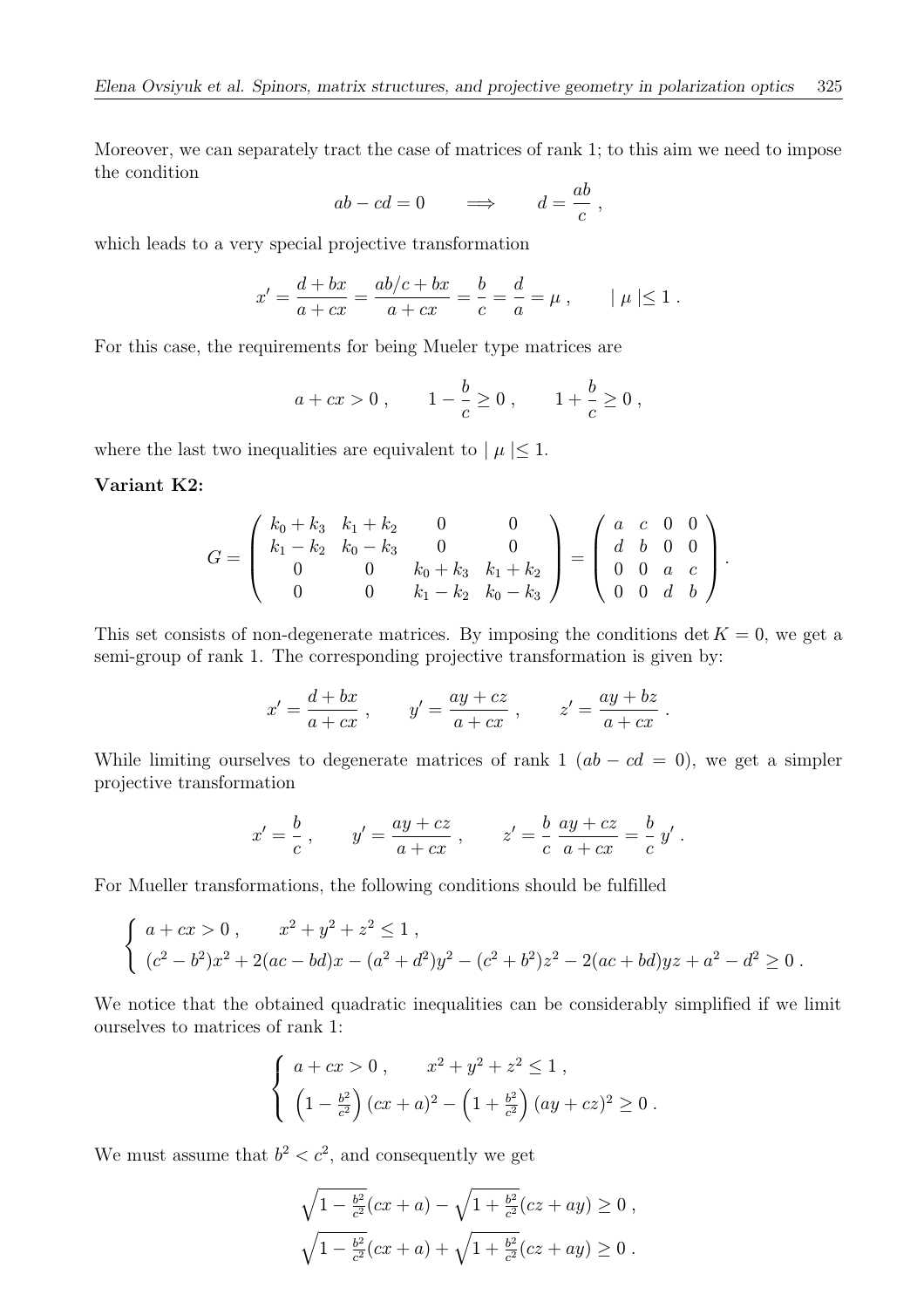We shall examine several more such special particular cases:

$$
x = +1, y = 0, z = 0, a + c > 0, (a + c)^{2} \ge (b + d)^{2};
$$
  
\n
$$
x = -1, y = 0, z = 0, a - c > 0, (a - c)^{2} \ge (b - d)^{2};
$$
  
\n
$$
x = 0, y = +1, z = 0, a > 0, d = 0;
$$
  
\n
$$
x = 0, y = -1, z = 0, a > 0, d = 0;
$$
  
\n
$$
x = 0, y = 0, z = +1, a > 0, a^{2} \ge b^{2} + c^{2} + d^{2};
$$
  
\n
$$
x = 0, y = 0, z = -1, a > 0, a^{2} \ge b^{2} + c^{2} + d^{2}.
$$

In the general case we get the quadratic inequality

$$
x2 + y2 + z2 \le 1, \t a + cx > 0,
$$
  
(a + cx)<sup>2</sup> - (d + bx)<sup>2</sup> - (ay + cz)<sup>2</sup> - (dy + bz)<sup>2</sup> \ge 0.

This quadratic form can be diagonalized (we omit the details of this procedure). Let us express the fundamental constraint  $x^2 + y^2 + z^2 \le 1$  in terms of new variables X, Y, Z. We get

$$
\left(X - \frac{ac - bd}{c^2 - b^2}\right)^2 + Y^2 + Z^2 \le 1.
$$

The linear inequality  $a + cx > 0$  gets the form

$$
cX - \frac{b \det K}{c^2 - b^2} > 0.
$$

We see, that the task of description of all Mueller matrices of this type is solvable, and it is a quite definite problem in the frames of a particular projective group.

#### Variant K3

$$
G = \begin{pmatrix} K & 0 \\ DK & 0 \end{pmatrix}, \qquad G'G = \begin{pmatrix} K'K & 0 \\ DK'K & 0 \end{pmatrix};
$$

here D is an arbitrary numeric parameter. This set of matrices is a set of degenerate matrices of rank 2 with the structure of a semi-group. We start with

$$
G = \left(\begin{array}{cccc} a & c & 0 & 0 \\ d & b & 0 & 0 \\ Da & Dc & 0 & 0 \\ Dd & Db & 0 & 0 \end{array}\right);
$$

then the corresponding projective transformation looks like:

$$
x' = \frac{d+bx}{a+cx}
$$
,  $y' = D$ ,  $z' = D\frac{d+bx}{a+cx} = Dx'$ .

By limiting ourselves to the semi-group of rank 1, the projective transformation becomes simpler:

$$
\det K = 0 \,, \qquad x' = \frac{b}{c} = \frac{d}{a} \,, \qquad y' = D \,, \qquad z' = Dx' \,.
$$

The restrictions for having Mueler matrices are

$$
a + cx > 0, \t Ax2 + 2Bx + C \ge 0,
$$
  
\n
$$
A = (1 - D2)c2 - (1 + D2)b2,
$$
  
\n
$$
B = (1 - D2)ac - (1 + D2)bd,
$$
  
\n
$$
C = (1 - D2)a2 - (1 + D2)d2.
$$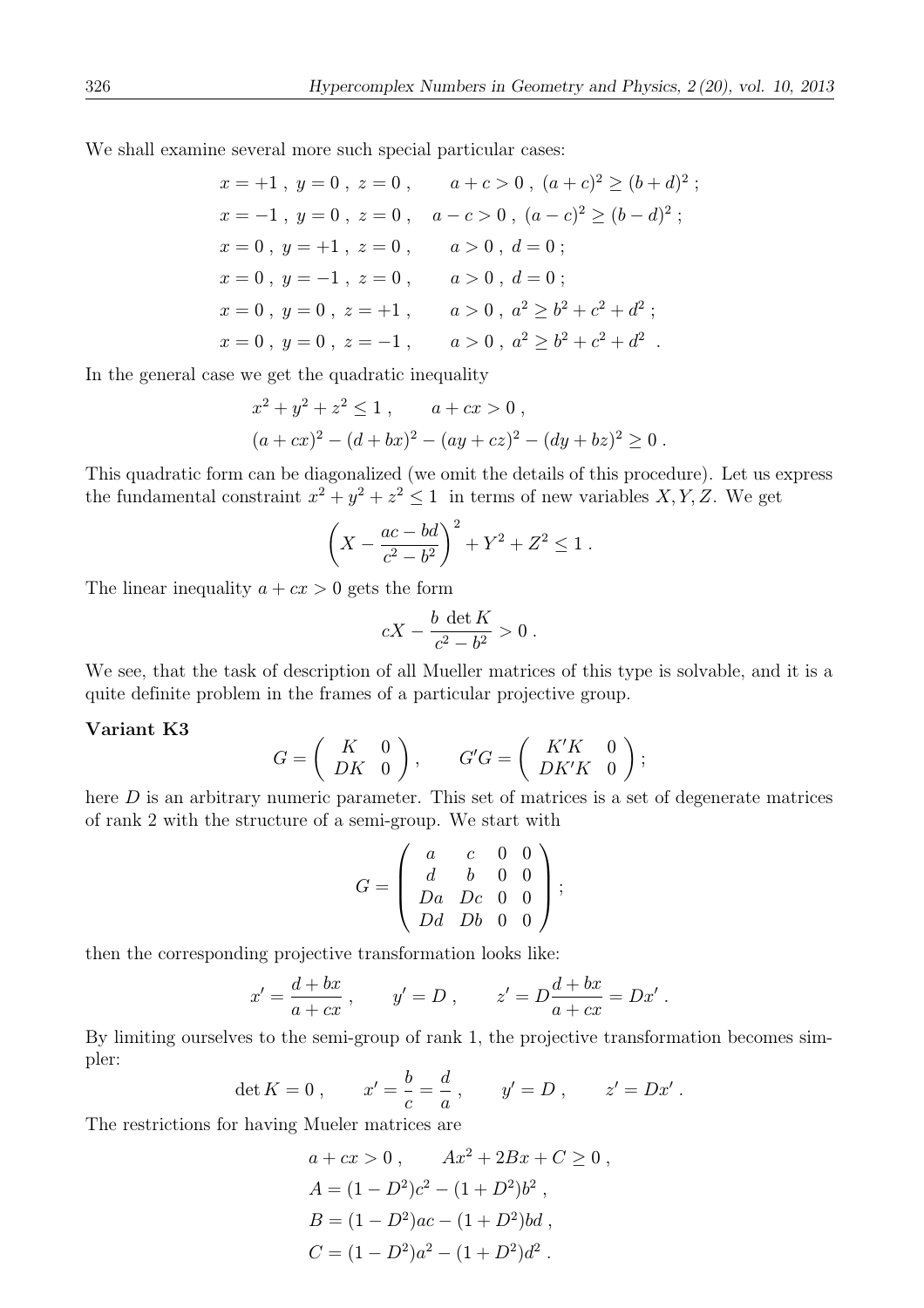The roots of this quadratic equation are

$$
x_{1,2} = \frac{-bd(1+D^2) + ac(1-D^2) \pm \sqrt{(ab-cd)^2(1-D^4)}}{b^2(1+D^2) - c^2(1-D^2)}.
$$

If  $A > 0$  (positive) then  $x \in [x_1, x_2]$ , and if  $A < 0$ , then  $x \in (-\infty; x_1] \cup [x_2, +\infty)$ . The requirement of having real roots  $x_{1,2}$  leads to  $D^2 \leq 1$ . In particular, if  $D^2 = 1$ , the inequalities from above get the form

$$
\begin{cases}\n-(1+1)(bx+d)^2 \ge 0 & \implies & x = -\frac{d}{b} \\
a+cx > 0 & \implies & a - \frac{d}{b}c > 0\n\end{cases}
$$

In the case of zero determinant det  $K = 0$ , we get

$$
a + cx > 0
$$
, 
$$
\left[ (1 - D^2) - (1 + D^2) \frac{b^2}{c^2} \right] (a + cx)^2 \ge 0.
$$

We note that the Mueller matrix identifying task involves many details, which are physically interpretable within polarization optics, and at the same time are relevant in terms of properties of special projective transformations. There exist yet about 40 special cases of matrices (mainly with semi-group structure) which provide special projective transformations and can describe sets of Mueller matrices.

### Acknowledgment

The present work was developed under the auspices of Grant 1196/2012 - BRFFR-RA No. F12RA-002, within the cooperation framework between Romanian Academy and Belarusian Republican Foundation for Fundamental Research.

The authors wish to thank to the organizers of the joint event *Colloquium on Differential* Geometry, and The IX-th International Conference on Finsler Extensions of Relativity Theory (FERT 2013), held between  $26 - 30$  August 2013 in Debrecen, Hungary. for their worm hospitality. Also, V. Red'kov, O. Veko and V. Balan are thankful to Prof. D. Pavlov for the support provided for the participation in the event FERT 2013.

### References

- [1] Bogush A.A., Red'kov V.M. On Unique parametrization of the linear group  $GL(4,\mathbb{C})$  and its subgroups by using the Dirac algebra basis // NPCS, 11, 1, 2008, 1–24.
- [2] Fedorov F.B. The Lorentz Gruop. Moscow 1979.
- [3] Ovsiyuk E.M. Transitivity in tree-dimensional rotation group and Stokes–Mueller formalism in polarization optics  $//$  Vestnik Mogilev State University named after A.A. Kuleshov. Ser. Natural Sci.: Matematika, Fizika, Biologiya, 1, 37, 2011, 69–75.
- [4] Ovsiyuk E.M., Red'kov V.M. Degenerate 4-dimensional matrices with semi-group structure and polarization optics, XLVIII All-Russia conference on problems in Particle Physics, Plasma Physics, Condensed Matter, and Optoelectronics; Russia, Moscow, 15-18 May 2012 // Vestnik RUDN, Ser. Matematics, Informatics and Physics, 1, 1, 2013, 245–259.
- [5] Ovsiyuk E.M., Red'kov V.M. Is there possible Finsler geometrization of the polarization optics? Report to VIII-th International Conference Finsler Extensions of Relativity Theory (FERT-2012) June 25th- July 1st 2012 Moscow-Fryazino, Russia // Hypercomplex Numbers in Geometry and Physics, 9, 1 (17), 2012, 106–161.